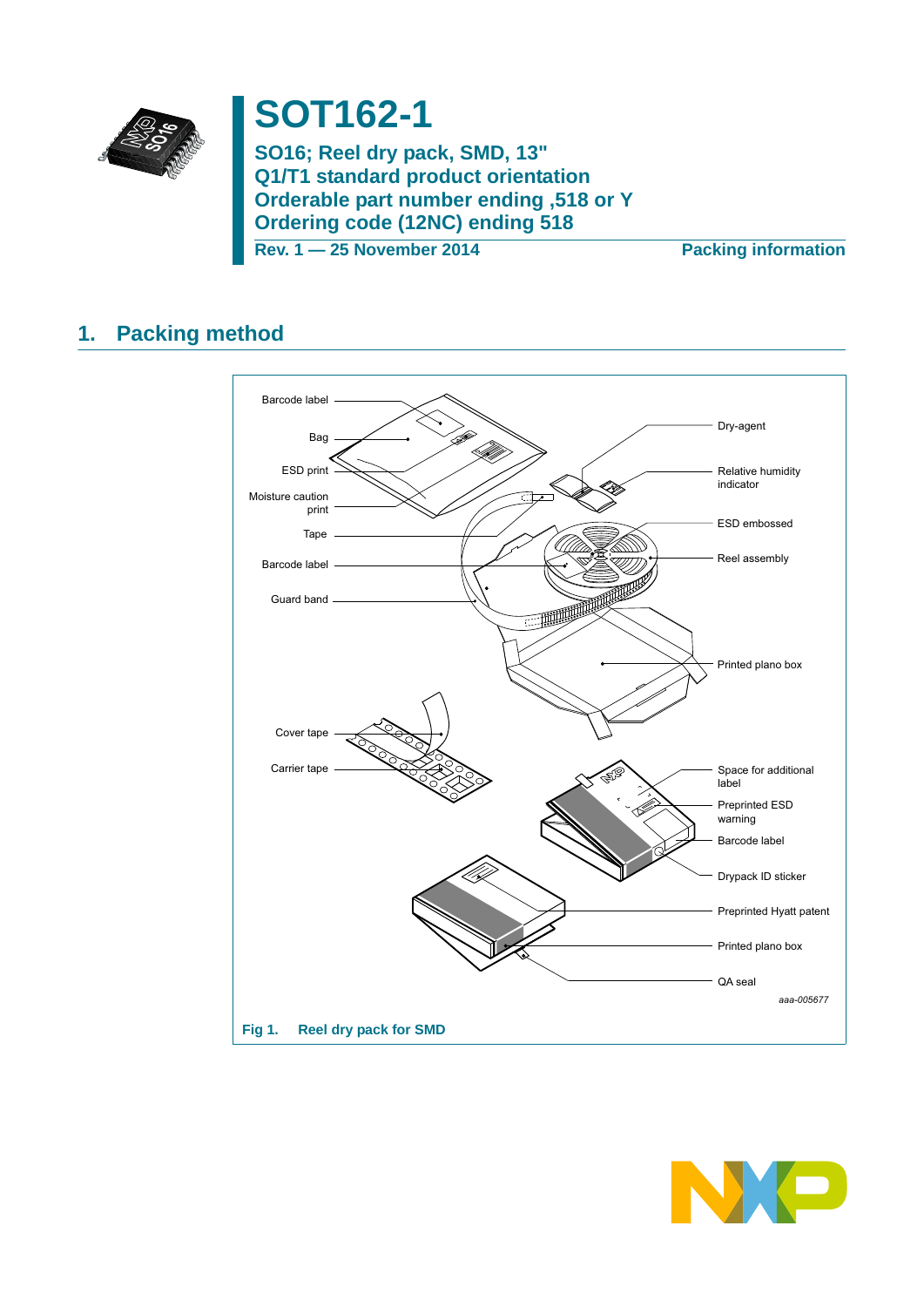#### **SO16; Reel dry pack, SMD, 13" Q1/T1 standard product orientation Orderable part number ending ,518 or Y Ordering code (12NC) ending 518**

| TADIE T.<br><b>DIMENSIONS AND QUANTILES</b><br><b>SPQ/PQ</b><br><b>Reel dimensions</b><br>Reels<br><b>Outer box dimensions</b> |                             |         |                                        |  |
|--------------------------------------------------------------------------------------------------------------------------------|-----------------------------|---------|----------------------------------------|--|
| $d \times w$ (mm) $1$                                                                                                          | $ $ (pcs) $\frac{[2]}{[2]}$ | per box | $\vert x \vert \times w \times h$ (mm) |  |
| $ 330 \times 16 $                                                                                                              | 1000                        |         | $339 \times 337 \times 46$             |  |

<span id="page-1-0"></span>[1]  $d =$  reel diameter;  $w =$  tape width.

**Table 1. Dimensions and quantities**

<span id="page-1-1"></span>[2] Packing quantity dependent on specific product type. View ordering and availability details at [NXP order portal](http://www.nxp.com/order-portal/), or contact your local NXP representative.

### **2. Product orientation**



### **3. Carrier tape dimensions**



### **Table 2. Carrier tape dimensions** *In accordance with IEC 60286-3.*

| $A_0$ (mm) | $B_0$ (mm) | $K_0$ (mm) | $T$ (mm) | $P_1$ (mm) | W(mm) |
|------------|------------|------------|----------|------------|-------|
| 10.9       | 10.7       |            | 0.4      | 12         | 16    |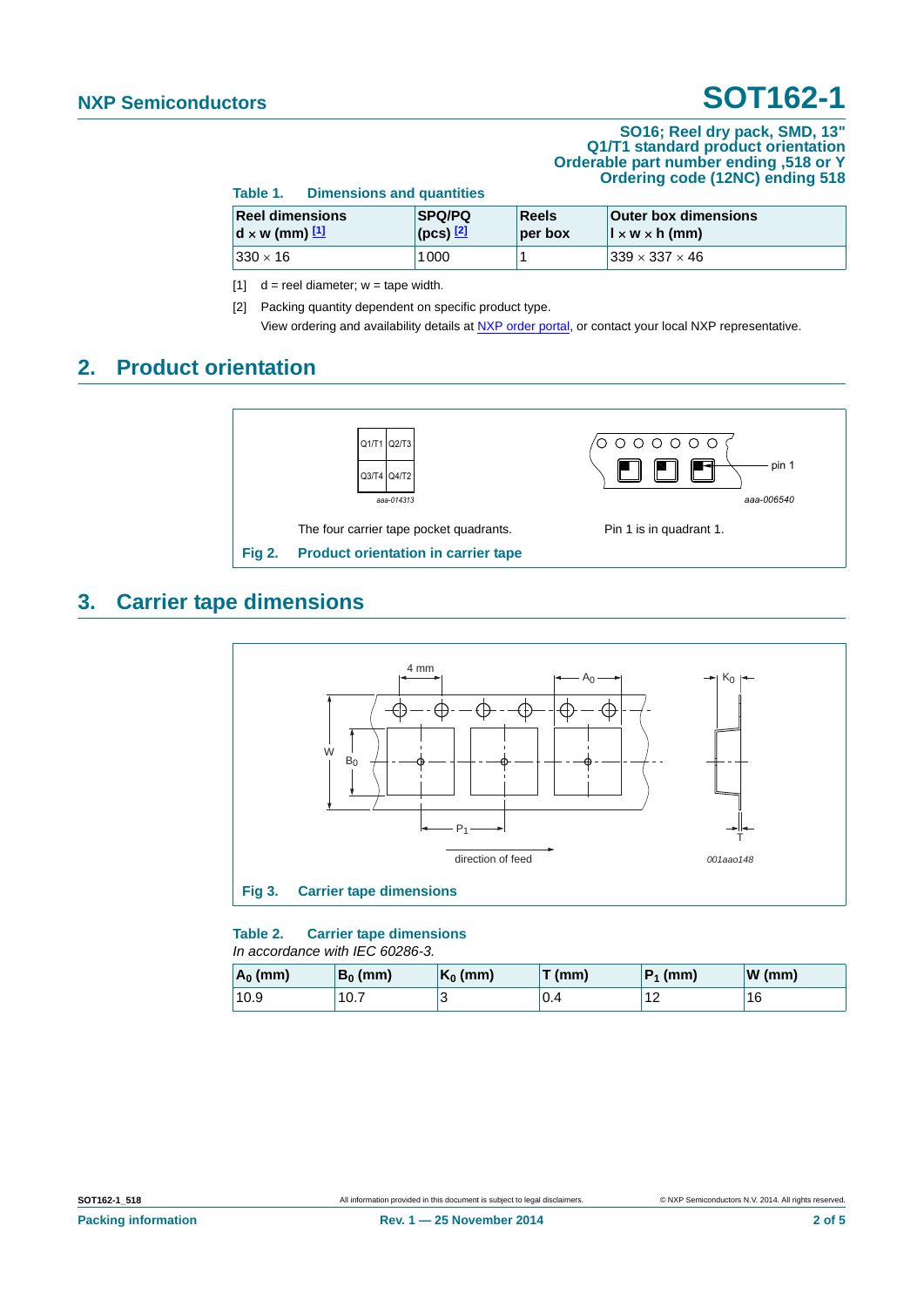### **SO16; Reel dry pack, SMD, 13" Q1/T1 standard product orientation Orderable part number ending ,518 or Y Ordering code (12NC) ending 518**

## **4. Reel dimensions**



#### **Table 3. Reel dimensions** *In accordance with IEC 60286-3.*

| A [nom] | $W2$ [max]   | B [min] | $C$ [min] | $D$ [min]    |
|---------|--------------|---------|-----------|--------------|
| (mm)    | $\mathsf{m}$ | (mm)    | (mm)      | $\mathsf{m}$ |
| 330     | 22.4         | 1.5     | 12.8      | 20.2         |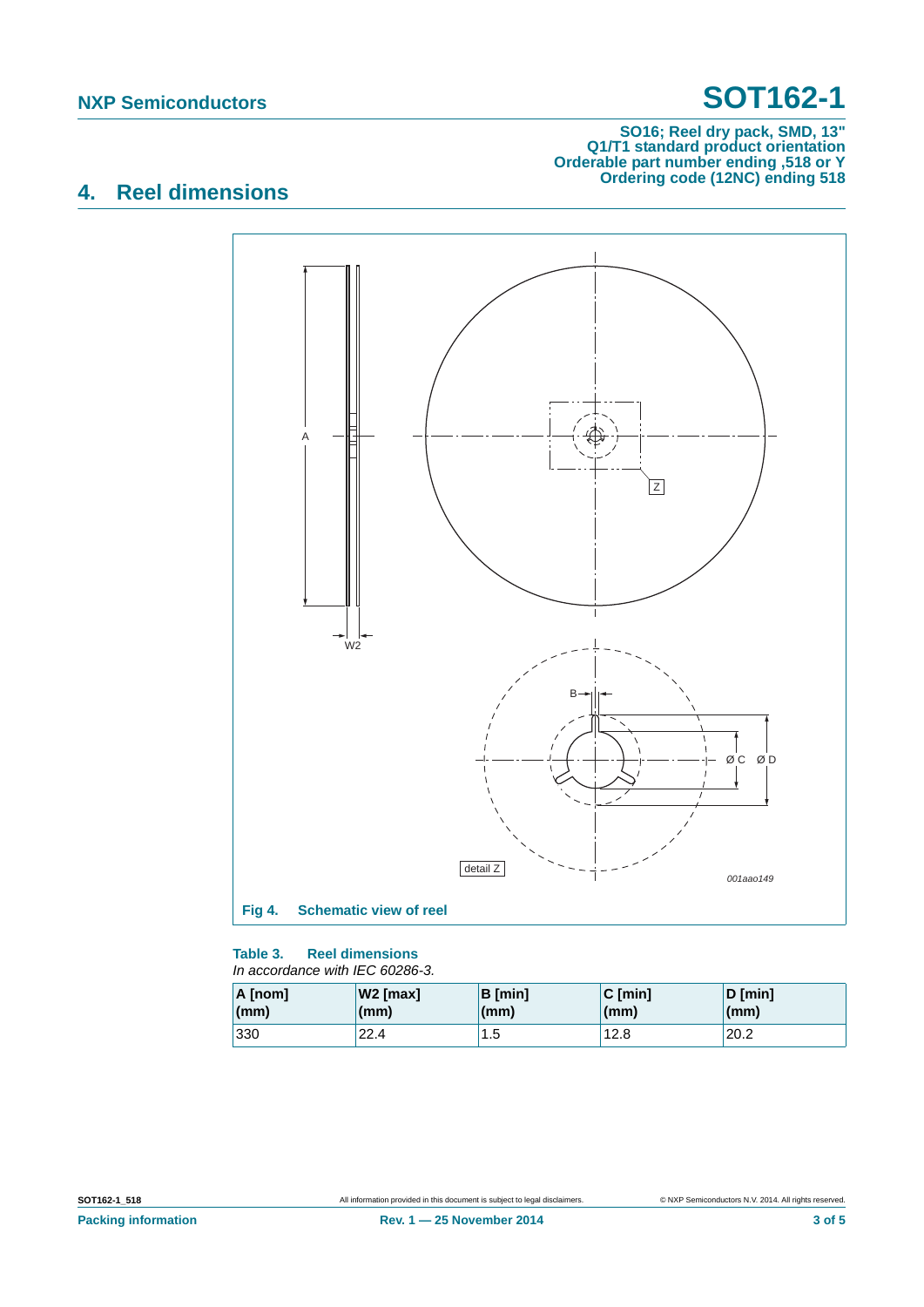#### **SO16; Reel dry pack, SMD, 13" Q1/T1 standard product orientation Orderable part number ending ,518 or Y Ordering code (12NC) ending 518**

### **5. Barcode label**



### **Table 4. Barcode label dimensions**

| <b>Box barcode label</b> | Reel barcode label       |
|--------------------------|--------------------------|
| $\vert x \rangle$ (mm)   | $\vert x \rangle$ w (mm) |
| $100 \times 75$          | $100 \times 75$          |